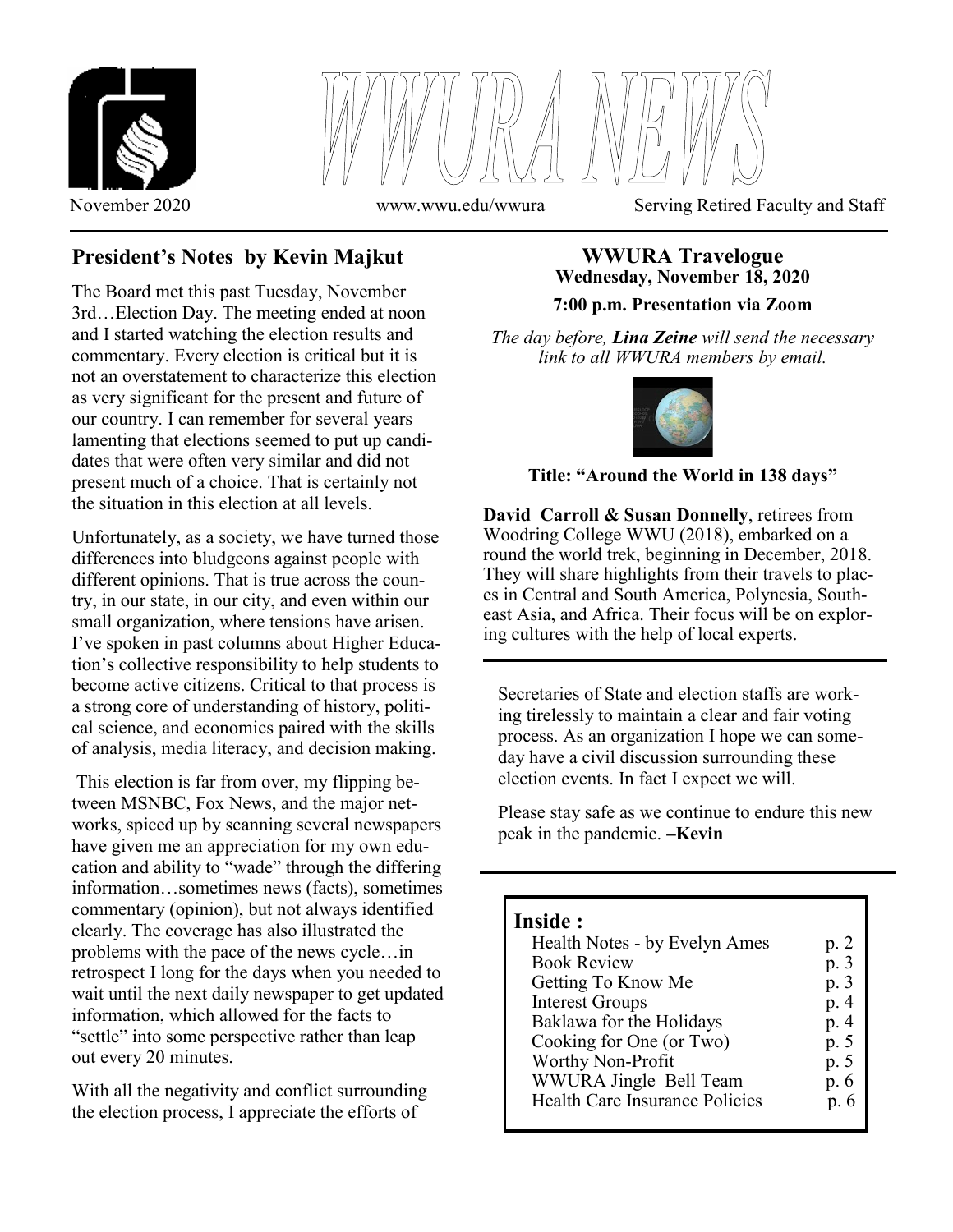## **2020 November Health Notes by Evelyn Ames**

## *Actively Reducing Holiday Stress*

Fall and winter celebrations, such as Rosh Hashanah, Yom Kippur, Halloween, Día de los Muertos, Navratri, Diwali, Thanksgiving, Día de la Virgen de Guadalupe, Hanukkah, Kwanzaa, Christmas, and New Year's, typically include large gatherings of families and friends, crowded parties, and travel that may put people at increased risk of transmittable diseases and/or emotional physical distress. With the continuing pandemic, the end of the year 2020 and beginning of 2021 leave unanswered questions about family and friend gatherings. For many, events surrounding holidays create stress, wanted or unwanted; or what can be called eustress, which is positive, and distress, which is negative. How can you actively deal with stress and maintain a quality of life throughout the seasons?

Expressing appreciation and gratitude of what one has, being optimistic in these difficult pandemic times, helping others by performing acts of kindness, staying connected with friends and family whether virtual or otherwise, taking some deep breaths when a negative stressor pops up, maintaining your physical energy level, and savoring life's joys by remembering that simple things bring rewards.

The Mayo Clinic provides the following tips to prevent holiday stress and depression:

-Acknowledge feelings. It is okay to express feelings, especially sad ones.

- -Reach out. Feeling lonely or isolated? Seek out social events in your community. Many community (e.g., religious, professional, retirement, exercise) groups have online support groups and virtual events. Due to COVID-19, it is not going to be easy to volunteer but consider dropping off a meal or dessert at a friend's or neighbor's house.
- -Be realistic because holidays do not have to be perfect or like those you experienced last year. Create new traditions. As more of us are "Zooming" or using other forms to chat online, set aside time to meet virtually. Remember the good old telephone is right at your fingertips!

-Set aside grievances and differences until an appropriate time to discuss them.

- -Establish a budget and stick with it. "Before you go gift and food shopping, decide how much money you can afford to spend. Then stick to your budget. Don't try to buy happiness with an avalanche of gifts." Remember the adage that money does not buy happiness. Consider making homemade gifts or donating to a charity in a person's name.
- -Maintain your store of healthy habits. A healthy snack before holiday meals may help one from going overboard on drinks and sweets.
- -Get plenty of sleep. Incorporate regular physical activity into each day.
- -Consider adjusting the amount of time spent viewing news, especially distressing news, and social media.
- -Learn to say no because saying yes when you wanted to say no often makes a person feel resentful and overwhelmed.
- -Make time for yourself! Find activities you enjoy and do them! Read a book! Listen to music. Watch beautiful sunsets!

Laugh!!!! Smile!!!!

**Stress and depression can ruin holidays and hurt one's health. Being realistic, planning ahead, and seeking support help ward off stress and depression.**

Sources: [http://www.mayoclinic.org/healthy](http://www.mayoclinic.org/healthy-living/stress-management/in-depth/stress/art-20047544)-living/stress-management/in-depth/stress/art-20047544 Other source to consider: [https://www.npr.org/2019/11/11/778296959/holiday](https://www.npr.org/2019/11/11/778296959/holiday-survival-guide-family-style)-survival-guide-family-style

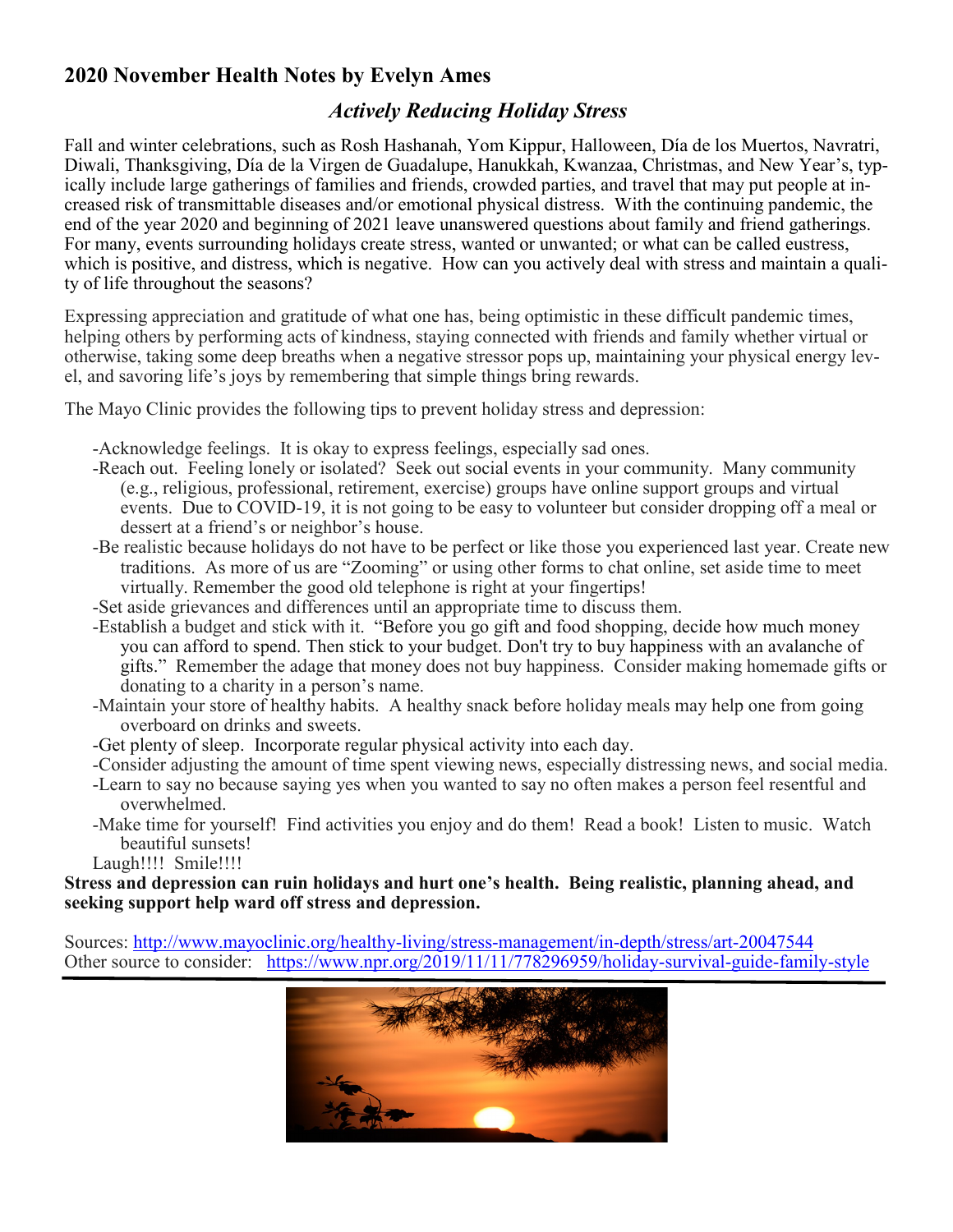### **Book Review**

### **Mama's Last Hug: Animal Emotions and What They Tell Us about Ourselves**

by Frans de Waal (2018, W.W. Norton & Company)

Mama was a chimpanzee, who, on her deathbed, rose to hug a man she hadn't seen for several years. He had cared for her, and had come to say goodbye when he heard she was ill. A keeper caught the scene on his smartphone and it went viral on the internet: perhaps you saw it. Man and chimpanzee loved one another: de Waal's point is that other animals have the same emotions we do. By "emotions" he means physical changes in the brain/body that result in observable actions. He differentiates them from "feelings," which are the conscious states that may accompany the emotions, but he thinks many species of animals have those too. Feelings may be subject to cultural determinants but emotions are our biological inheritance as hominids, as vertebrates, and even as animals of any kind.

The book considers empathy and sympathy, disgust, shame, guilt, politics, murder, warfare, emotional intelligence, sense of fairness, and free will, as well as smiles and laughter. Clearly, not all of these are what we would call emotions; instead, they are series of actions that involve thinking and planning while starting from various emotional states. De Waal says that emotions "give meaning to everything." He sees animal emotions "not as a topic to contemplate by itself but as capable of shedding light on our very existence, our goals and dreams, and our highly structured societies."

At first blush, some of this sounds far-fetched, but de Waal's examples, based on observations of animals in zoos and in the wild, and on ethologists' experiments with primates, dolphins, crows, rats, and other creatures, are carefully crafted, delightful to read, and quite convincing. Discussing dominance and the role of alpha males and females among chimpanzees and bonobos, de Waal analyses Donald Trump's behavior in his debates with Hillary Clinton—really funny—and explains that we tend to misunderstand the way animal alphas remain in power, which is by ending fights among subordinates, protecting the vulnerable, and maintaining peace. In this connection, he recounts the actions of an alpha male bonobo who warned the keepers cleaning his group's moat not to turn the water back on, because young bonobos had jumped into the dry moat , couldn't get out, and would drown (bonobos can't swim). This alpha's empathy with the youngsters, his understanding of cause and effect, of where the keepers were going when they went away to turn on the water, of the need to warn them at all costs, are truly thought-provoking.

De Waal writes, "the rejection of similarity between humans and other animals…stands in the way of a frank assessment of who we are as a species." I finished reading the book with a better understanding of our similarities to our fellow animals and with a strengthened awareness of basic biological functions that run through so many of our cultural achievements. De Wall writes well, and I think you would find the book as enjoyable and illuminating as I did.

### **-Minda Rae Amiran**

## **Getting To Know Me by Claire Bowen**

*(Another in our series of getting to know our Board Members)*

I moved to Bellingham four years ago to be close to my grandchildren that live in Victoria B.C. The thing that would probably interest you most is that I do not have, and have never had, any relationship with Western Washington University. I came here alone, after a recent divorce in Seattle, not knowing a single person in the area. I had been advised by friends to "Put Myself Out There" when I arrive; so I enrolled in an ALL class, and found myself sitting next to Peggy Louden. After some chatting, Peggy invited me to join WWURA. Now, I don't recall whether I had mentioned to Peggy that I had been a computer programmer; so, I'm not sure whether she was simply being kind to a newcomer, or thought I might be capable of managing WWURA's web site. Whatever, it has been a mutually good relationship. So, should you know someone that you would like to see be a member of WWURA, remember, that a relationship with Western is not a requirement.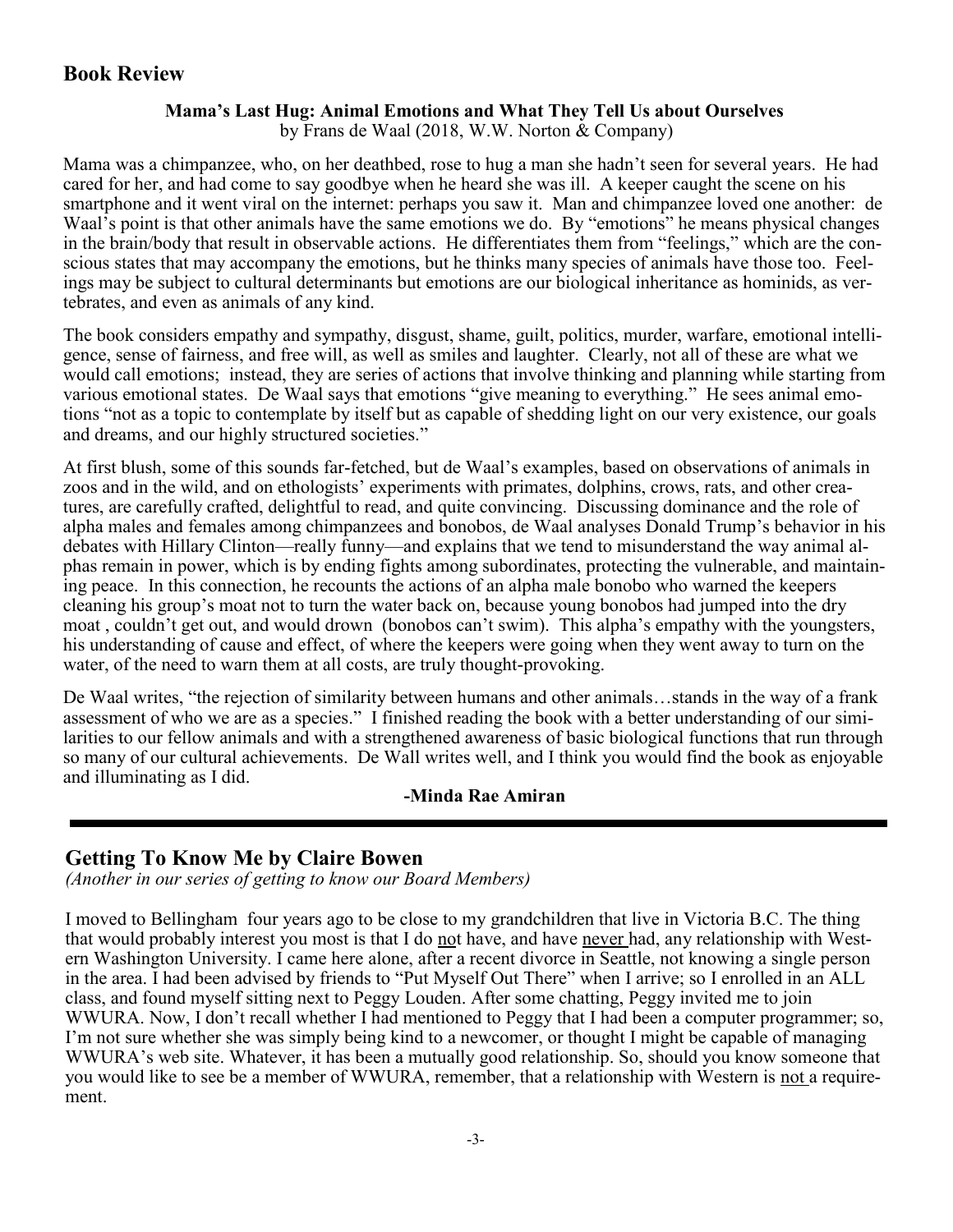## **NOVEMBER 2020 INTEREST GROUPS**

If you are interested in one of the groups please call or email the contact person.

**BOOK GROUP**--Donna Moore, 360-733-5769 [dfmoore](mailto:dfmoore12@gmail.com)[12@gmail.com](mailto:e12@gmail.com)

We will not meet in November as many of us are taking Lina Zeine's ALL class on Islam. We will have a December Zoom meeting and will be discussing *The Perfect Horse* by Elizabeth Letts. Lina will be discussion leader.

**OPERA GROUP--Evelyn Ames, 360-734-3184, [evelyn.ames@wwu.edu](mailto:evelyn.ames@wwu.edu) Contact Evelyn for more info.** 

Opera update on Metropolitan Opera weekly streaming: All you need to do on your computer is enter ion search line Met.Org live streaming: then you scroll down and find the opera date to click on. Operas begin streaming at 4:30pm and continue until 4pm the next day (Pacific time). You can start and stop any number of times. Check to see if other opera houses are streaming at no cost.

### **MET Opera live streaming during November:**

**Thurs.,** Nov 12 Berg's *Lulu* [Starring Marlis Petersen, Susan Graham, Daniel Brenna. From November 21,](https://www.metopera.org/link/8601ccf66b394032b83d5776cab34177.aspx?upc=811357018101)  [2015](https://www.metopera.org/link/8601ccf66b394032b83d5776cab34177.aspx?upc=811357018101)

**Fri,** Nov. 13 Britten's *Peter Grimes* [Starring Patricia Racette, Anthony Dean Griffey. From March 15,](https://www.metopera.org/link/8601ccf66b394032b83d5776cab34177.aspx?upc=811357011713)  [2008](https://www.metopera.org/link/8601ccf66b394032b83d5776cab34177.aspx?upc=811357011713)

**Sat.,** Nov 14 Philip Glass's *Akhnaten*.

**Sun.,** November 15 Thomas Adès's *The Exterminating Angel.* 

**Mon.,** Nov. 16 (Verdi's *Don Carlo*);

**Tues.,** Nov. 17 (Gounod's *Faust*);

**Wed.,** Nov. 18 (Dvorak's *Rusalka* with Fleming and Zajick and Beczala);

**Thurs**., Nov. 19 (Verdi's *La Traviata* with Damrau and Florez);

**Fri.,** Nov. 20 (*Dialogues des Carmelites* with Isabel Leonard and A. Pieczonka);\

**Sat.,** Nov. 21 (Puccini's *Turandot*);

**Sun.,** Nov. 22 (Berg's *Wozzeck*).

To listen to radio broadcasting of operas, the following stations offer opera each Saturday: CBC Radio 2 at 105.7 (starts at 1 pm with Ben Heppner). King FM (98.1) at 10:00 am (try computer if our radio/stereo does not connect). Note: Metropolitan Opera 2020-2021 season is cancelled.

**WRITER'S GROUP -** Troy Faith Ward, 425-299-4924, [troyfaithward@gmail.com. M](mailto:troyfaithward@gmail.com)eets twice a month. The groups are kept small so there is time for reading and critiquing each other's work.

A second writing group has started and is accepting new members. Call Bill Smith 360-920-6390, [billsmith1545@yahoo.com](mailto:billsmith1545@yahoo.com) if interested.

## **Baklawa for the Winter Holidays?**

If you would like Baklawa for the winter holidays, **Lina Zeine** is proposing to make some for you for a very reasonable price- *to benefit WWURA.* Baklawa freezes well (for a few weeks) if placed in wax paper in plastic containers e.g. ,"Tupperware") and then allowed to get to room temperature (about 30 minutes) before serving.

You can order in increments of  $\frac{1}{2}$  dozen at \$2.00/ a piece. A full tray contains 48 pieces = \$96

Please call Lina (360-734-7408) or email her at lzeine@comcast.net to place your order and agree on a delivery time, then send a check made out to WWURA to **Norm Lindquist, 1819 Olympic Place, Bellingham, WA 98229**

Pick up or delivery- you may pick up at Lina's home or we have drivers who will deliver to your home. Baklawa is not gluten free, and contains flour, sugar, butter and walnuts. No honey, just homemade syrup with rosewater.

First come first served: **Deadline for ordering is December 16, 2020** -4-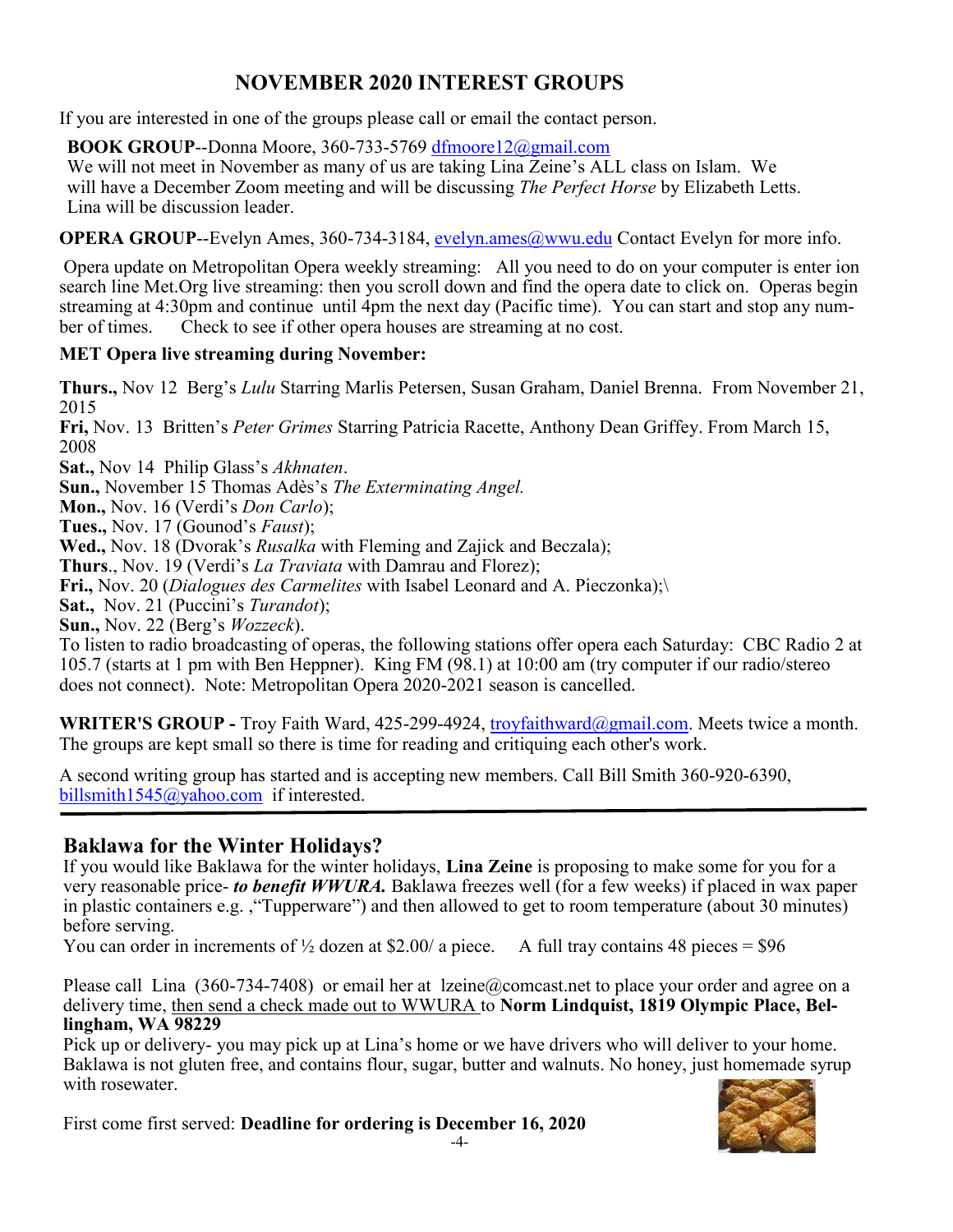## **Cooking for One (or Two)**

#### **Suzanne Krogh**

Last week, my southern sister took a respite from the craziness of Florida politics and came for a visit. One morning she decided it was time to make breakfast for me. Leslie is a big fan of all things lo-cal-but-delicious and, if something is gluten free, that's an added benefit.

The result of her efforts was a pan of wonderful lo-cal, gluten free blueberry muffins that surprised me with how filling they were. Her recipe….from a couple on-line versions with some additions of her own….makes ten good size muffins. Of course, that number is more than a Cooking for One recipe should call for. However, she promises me they freeze well.

Most months I try to bring you recipes with few steps and ingredients, but these muffins are worth the extra effort.

#### **Leslie's Blueberry Muffins**

#### **Ingredients**

3 tablespoons soft butter 2 eggs 1 teaspoon vanilla 3 tablespoons unsweetened applesauce 2/3 cup non-fat Greek yogurt 1 ¼ cups oat flour 9 packets stevia (or 1/3 cup your favorite sweetener) 1 teaspoon baking powder  $\frac{1}{4}$  teaspoon baking soda  $\frac{1}{4}$  teaspoon salt 1 cup blueberries



#### **Instructions**

Preheat oven to 350 degrees.

In large bowl, mix together butter, eggs, vanilla, applesauce, and yogurt.

Stir together oat flour, stevia, baking powder, baking soda, and salt. Add to large bowl and mix until well blended. Gently fold in the blueberries.

Spray 10 muffin cups with cooking spray or line them with paper cups. Fill with batter.

Bake for 15-17 minutes. Muffins are done if gently pressing the tops with your finger makes them bounce back.

### **Tips**

The store was out of oat flour, so we ground up dry oatmeal in the food processor until it was very fine, and then sifted it too, just to make sure. This worked fine.

## **Worthy Non-Profit -Your WWU Retirement Association.**

Did you know that donations to WWURA are tax deductible? They are!

Because the pandemic has limited our ability to socialize at luncheons, travelogues, informal dining, etc., we have attempted to stay in touch with you by other means; i.e., zooming and sending you a newsletter *every* **month** ( at a cost of \$2.54 per issue) instead of the usual 10 months of the year. Our yearly \$25 dues per household will not cover this increase. We are looking at other ways to make up the difference before the end of our fiscal year. So, if you have some extra money, please consider making a donation to WWURA by sending a check (made out to WWURA) to our treasurer, Norm Lindquist, 1819 Olympic Place, Bellingham, WA 98229.

**Note:** The Scholarship Fund is a separate account and is **not affected** by a deficit in our Operating Budget.

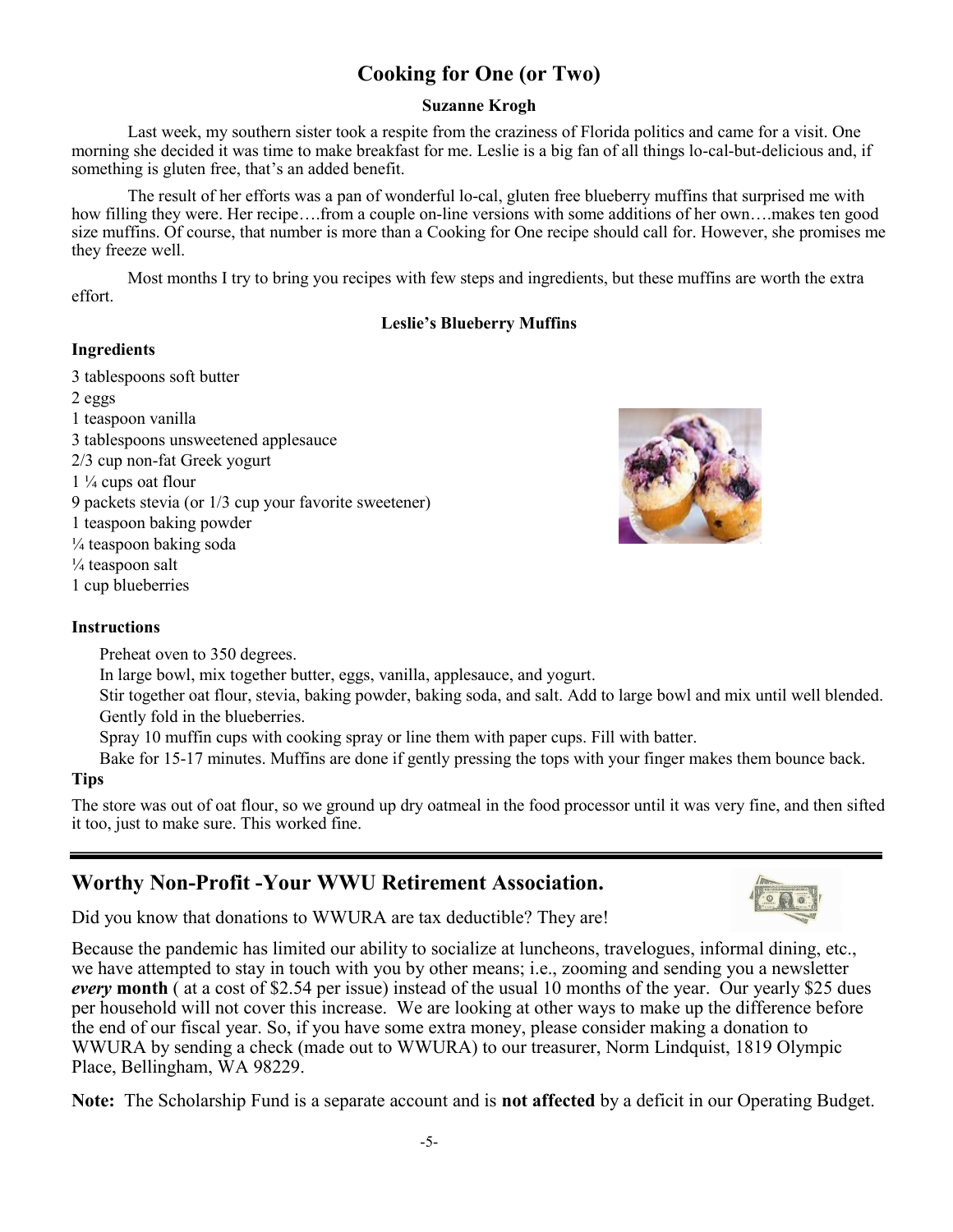**Information about the 2020 local Arthritis Foundation's Bellingham Jingle Bell Run and WWURA team.** The December 2020 JBR is going to be virtual. I hope that you will join me in supporting our local Arthritis Foundation programs. Our JBR will occur December 11-13. The 2020 Jingle Bell Run is going virtual so don't let that stop you from jingling. Join the original festive race for charity from anywhere! You have the option of donating to WWURA team or joining the team. If you click on "Register," you will need an email address + password to join team. Find the WWURA team. Or if wanting just to donate, click on "donate" and scroll down to find WWURA team. Here are several internet addresses that may help you navigate the Bellingham site.

https://events.arthritis.org/index.cfm?fuseaction=donorDrive.event&eventID=1102 [https://events.arthritis.org/index.cfm?](https://events.arthritis.org/index.cfm?fuseaction=donorDrive.search&search=search&eventID=1102&searchTerm=wwura) [fuseaction=donorDrive.search&search=search&eventID=1102&searchTerm=wwura](https://events.arthritis.org/index.cfm?fuseaction=donorDrive.search&search=search&eventID=1102&searchTerm=wwura) <https://events.arthritis.org/index.cfm?fuseaction=donorDrive.participant&participantID=212718> Thank you. Evelyn Ames

**Health Care Insurance Policies**. Numerous advertisements have flooded our mailboxes offering/ recommending policies to cover health care insurance. If you are satisfied with your current coverage (includes your primary care doctor preference, physician referral, prescriptions, co-pays, wellness programs, overall monthly premiums, etc.), consider not stressing yourself about whether to change plans by staying with your current one. Some advertised plans are suggesting "free prescription costs, free dental and eye" care". Remember there is no such thing as "free coverage." Generally, plans that advertise low costs are plans that provide inadequate coverage for physician and hospital visits. If you question the adequacy and expense of your plan, call the health care plan you want to know about. Have your list of questions in hand so you can compare your present policy with the proposed polices.

**Western Washington University Retirement Assoc. ( WWURA)** 516 High Street Bellingham, WA 98225-9020